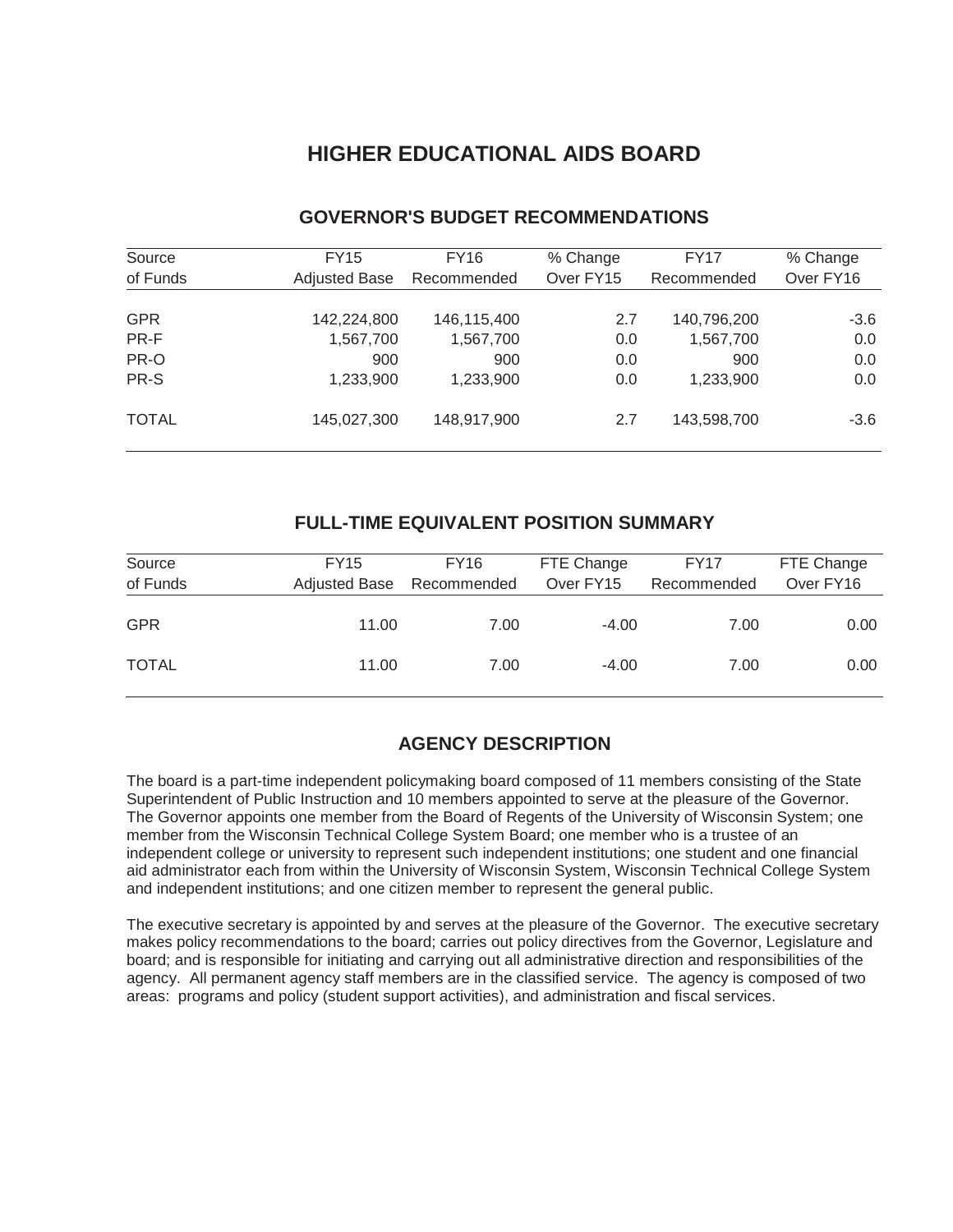#### **Higher Educational Aids Board**

The board administers the state programs of financial aid, including scholarship, grant and loan programs; the Minnesota-Wisconsin reciprocity agreement; a contract for dental education services; and the contracts associated with the Medical College of Wisconsin. The agency's activities are organized into two programs. Program one includes the following subprograms which provide financial support to individuals: Academic Excellence Scholarship, Dental Education Contract (Capitation) Program, Handicapped Student Grant, Indian Student Assistance Grant, Minnesota-Wisconsin Reciprocity Program, Minority Undergraduate Grant, Minority Teacher Loan, Nursing Student Loan, Talent Incentive Program Grant, Teacher Education Loan, Teacher of the Visually Impaired Loan Program, Technical Excellence Higher Education Scholarship, Wisconsin Grant programs and Wisconsin Covenant Grant. Program two includes the costs of administering the activities grouped under program one along with servicing contracts with the Medical College of Wisconsin and the John R. Justice Grant.

## **MISSION**

The mission of the board is to ensure that all students be provided equal access and diversity in obtaining a higher education and to make certain the funds for each program the board administers are distributed in a fair, equitable and timely manner.

# **PROGRAMS, GOALS, OBJECTIVES AND ACTIVITIES**

#### **Program 1: Student Support Activities.**

Goal: Keep the best and the brightest in the State of Wisconsin.

Objective/Activity: Academic Excellence Scholarships are awarded to Wisconsin high school seniors who have the highest grade point average in each public and private high school throughout the State of Wisconsin. The number of scholarships each high school is eligible for is based on total student enrollment. In order to receive a scholarship, a student must be enrolled on a full-time basis by September 30th of the academic year following the academic year in which he or she was designated a scholar at a participating University of Wisconsin, Wisconsin technical college or independent institution in the state. The value of the scholarship is \$2,250 per year, to be applied towards tuition. Half of the scholarship is funded by the state, while the other half is funded by the institution.

Goal: Increase the number of minority teachers in the State of Wisconsin.

Objective/Activity: The Minority Teacher Loan Program provides loans to Wisconsin resident, minority, undergraduate juniors or seniors who are enrolled at least half-time in programs leading to teacher licensure at independent or University of Wisconsin institutions. The maximum award per year is \$2,500 with an overall maximum of \$5,000. According to the statutes, a minority student is defined as a student who is an African American; American Indian; Hispanic; or Southeast Asian from Laos, Cambodia or Vietnam admitted to the United States after December 31, 1975. The student who participates in this program must agree to teach in a Wisconsin school district in which minority students constitute at least 29 percent of total enrollment or in a school district participating in the interdistrict pupil transfer (Chapter 220) program. For each year the student teaches in an eligible school district, 25 percent of the loan is forgiven. If the student does not teach in an eligible district, the loan must be repaid at an interest rate of 5 percent.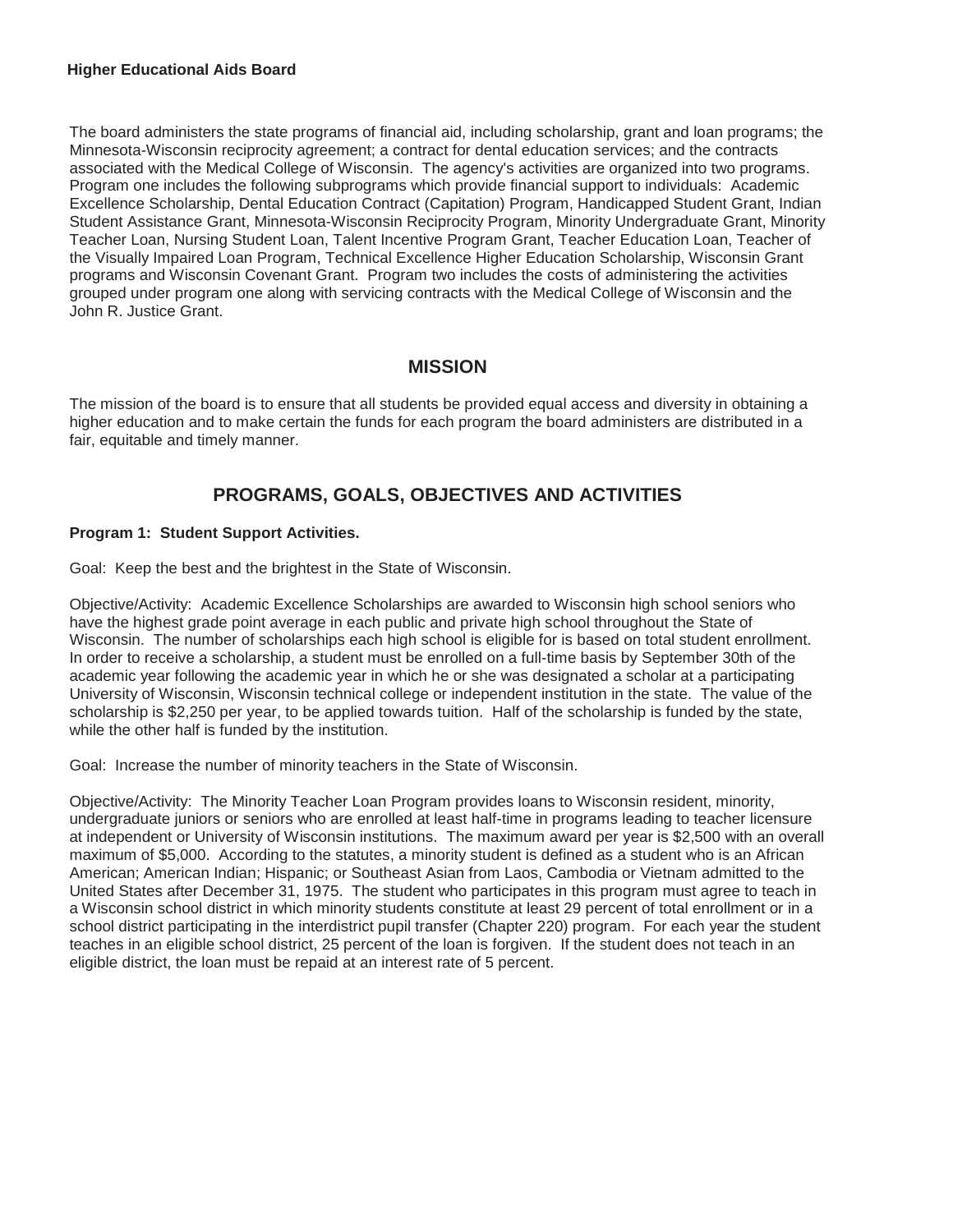## **PERFORMANCE MEASURES**

### **2013 AND 2014 GOALS AND ACTUALS**

| Prog.<br>No.   | <b>Performance Measures</b>                                                                           | Goal<br>2013 | <b>Actual</b><br>2013 | Goal<br>2014 | <b>Actual</b><br>2014 |
|----------------|-------------------------------------------------------------------------------------------------------|--------------|-----------------------|--------------|-----------------------|
| 1.             | Percentage of recipients persuaded<br>by scholarship to attend school in<br>Wisconsin.                | 50%          | 51%                   | 51%          | 48%                   |
| 1.             | Percentage of "scholarship recipient<br>graduates" who plan to stay in<br>Wisconsin after graduation. | 56%          | 60%                   | 57%          | 60%                   |
| 1.             | Percentage of recipients in<br>repayment.                                                             | 40%          | 30%                   | 41%          | 39%                   |
| 1 <sub>1</sub> | Percentage of recipient awards<br>forgiven or expected to be forgiven.                                | 60%          | 70%                   | 59%          | 61%                   |

Note: Based on fiscal year.

#### **2015, 2016 AND 2017 GOALS**

| Prog.<br>No. | <b>Performance Measures</b>                                                                            | Goal<br>2015 | Goal<br>2016 | Goal<br>2017 |
|--------------|--------------------------------------------------------------------------------------------------------|--------------|--------------|--------------|
| 1.           | Percentage of recipients persuaded<br>by scholarship to attend school in<br>Wisconsin.                 | 51%          | 51%          | 50%          |
| 1.           | Percentage of "scholarship recipient"<br>graduates" who plan to stay in<br>Wisconsin after graduation. | 57%          | 58%          | 60%          |
|              | Percentage of recipients in<br>repayment.                                                              | 42%          | 30%          | 35%          |
| 1.           | Percentage of recipient awards<br>forgiven or expected to be forgiven.                                 | 58%          | 70%          | 65%          |

Note: Based on fiscal year.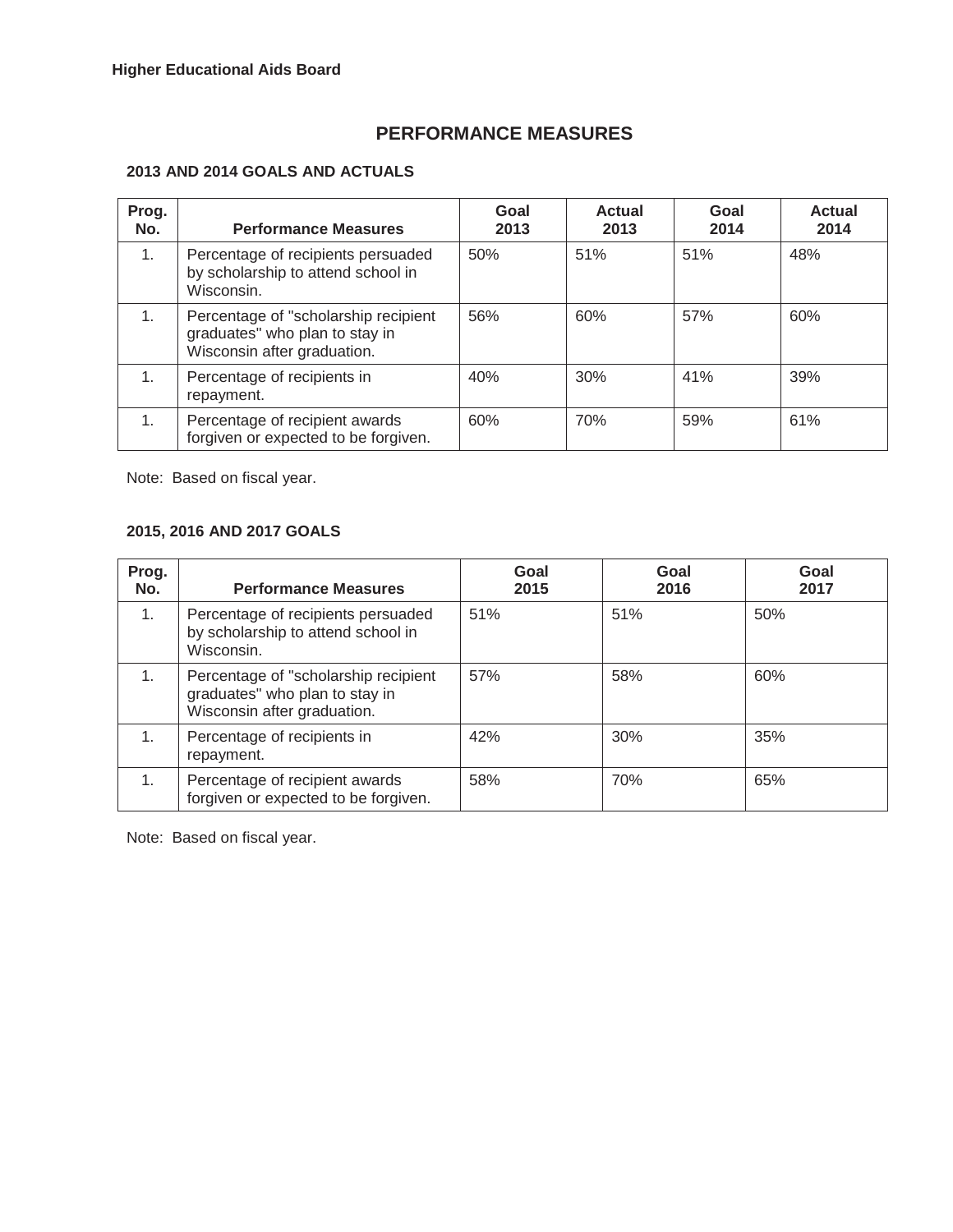# **HIGHER EDUCATIONAL AIDS BOARD**

# **GOVERNOR'S BUDGET RECOMMENDATIONS**

#### **RECOMMENDATIONS**

- 1. Minnesota-Wisconsin Student Reciprocity Agreement
- 2. Shared Agency Services Pilot Program
- 3. Wisconsin Covenant Scholars Grant
- 4. Technical Excellence Higher Education Scholarships
- 5. Standard Budget Adjustments

#### **ITEMS NOT APPROVED**

6. Convert Project Position to Permanent Position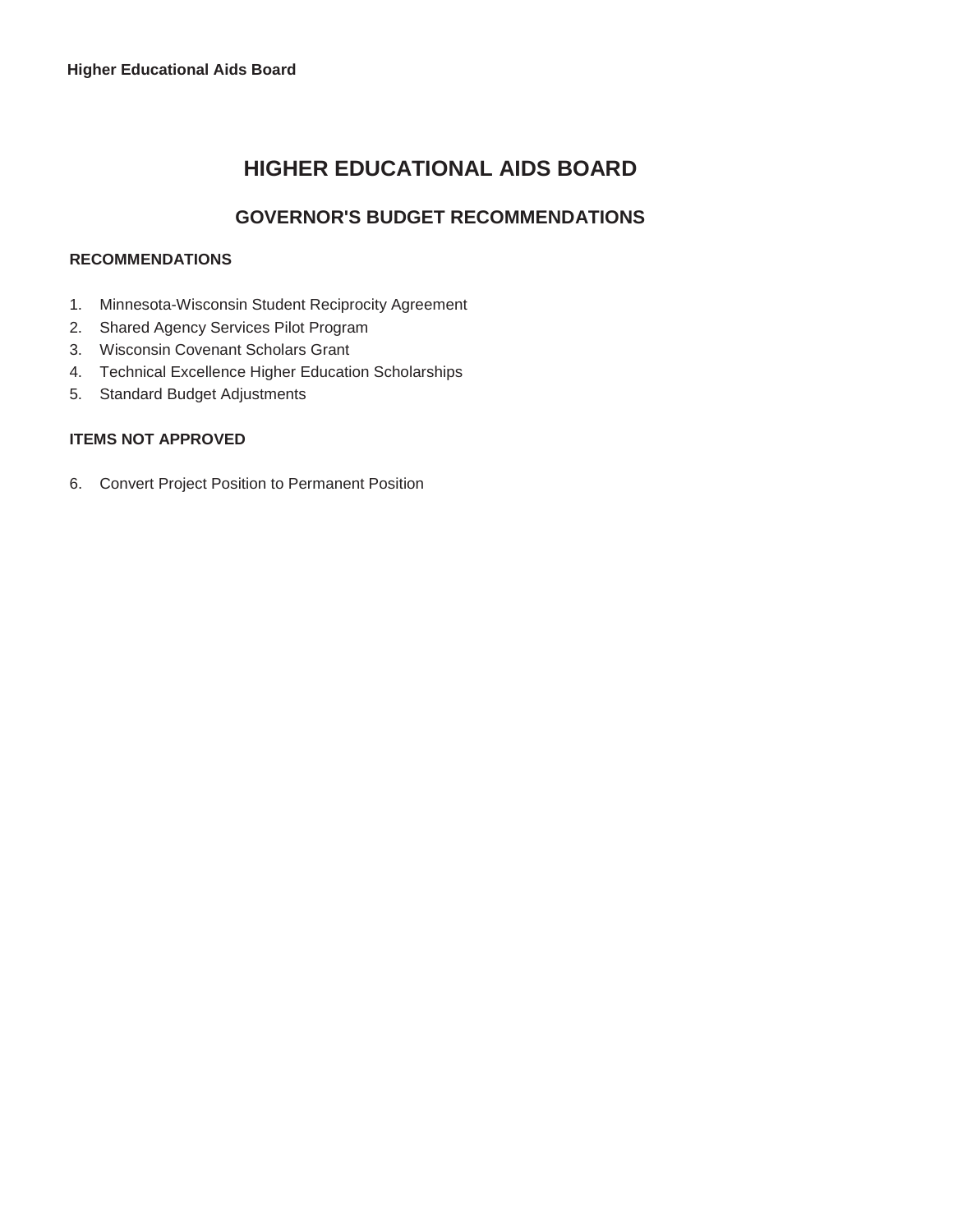|                                |               | <b>ADJUSTED</b> |                       |             | GOVERNOR'S            |             |
|--------------------------------|---------------|-----------------|-----------------------|-------------|-----------------------|-------------|
|                                | <b>ACTUAL</b> | <b>BASE</b>     | <b>AGENCY REQUEST</b> |             | <b>RECOMMENDATION</b> |             |
|                                | FY14          | FY15            | FY16                  | <b>FY17</b> | FY16                  | <b>FY17</b> |
|                                |               |                 |                       |             |                       |             |
| <b>GENERAL PURPOSE REVENUE</b> | \$83,772.2    | \$142,224.8     | \$142,288.8           | \$142,289.9 | \$146,115.4           | \$140,796.2 |
| <b>State Operations</b>        | 880.2         | 934.9           | 998.9                 | 1.000.0     | 945.7                 | 946.8       |
| Aids to Ind. & Org.            | 82,892.1      | 141,289.9       | 141,289.9             | 141,289.9   | 145,169.7             | 139,849.4   |
| FEDERAL REVENUE (1)            | \$0.0         | \$1,567.7       | \$1,567.7             | \$1,567.7   | \$1,567.7             | \$1,567.7   |
| Aids to Ind. & Org.            | 0.0           | 1,567.7         | 1,567.7               | 1,567.7     | 1,567.7               | 1,567.7     |
| PROGRAM REVENUE (2)            | \$59,464.5    | \$1,234.8       | \$1,234.8             | \$1,234.8   | \$1,234.8             | \$1,234.8   |
| Aids to Ind. & Org.            | 59,464.5      | 1,234.8         | 1,234.8               | 1,234.8     | 1,234.8               | 1,234.8     |
| <b>TOTALS - ANNUAL</b>         | \$143,236.7   | \$145,027.3     | \$145,091.3           | \$145,092.4 | \$148,917.9           | \$143,598.7 |
| <b>State Operations</b>        | 880.2         | 934.9           | 998.9                 | 1,000.0     | 945.7                 | 946.8       |
| Aids to Ind. & Org.            | 142,356.5     | 144,092.4       | 144,092.4             | 144,092.4   | 147,972.2             | 142,651.9   |

#### **Table 1 Department Budget Summary by Funding Source (in thousands of dollars)**

(1) Includes Program Revenue-Federal and Segregated Revenue-Federal

(2) Includes Program Revenue-Service and Program Revenue-Other

**Table 2 Department Position Summary by Funding Source (in FTE positions) (4)**

|                                | ADJUSTED<br><b>BASE</b><br><b>FY15</b> | <b>AGENCY REQUEST</b><br><b>FY16</b> | <b>FY17</b> | GOVERNOR'S<br><b>RECOMMENDATION</b><br><b>FY17</b><br>FY <sub>16</sub> |      |
|--------------------------------|----------------------------------------|--------------------------------------|-------------|------------------------------------------------------------------------|------|
| <b>GENERAL PURPOSE REVENUE</b> | 11.00                                  | 11.00                                | 11.00       | 7.00                                                                   | 7.00 |
| <b>TOTALS - ANNUAL</b>         | 11.00                                  | 11.00                                | 11.00       | 7.00                                                                   | 7.00 |

(1) Includes Program Revenue-Federal and Segregated Revenue-Federal

(2) Includes Program Revenue-Service and Program Revenue-Other

(4) All positions are State Operations unless otherwise specified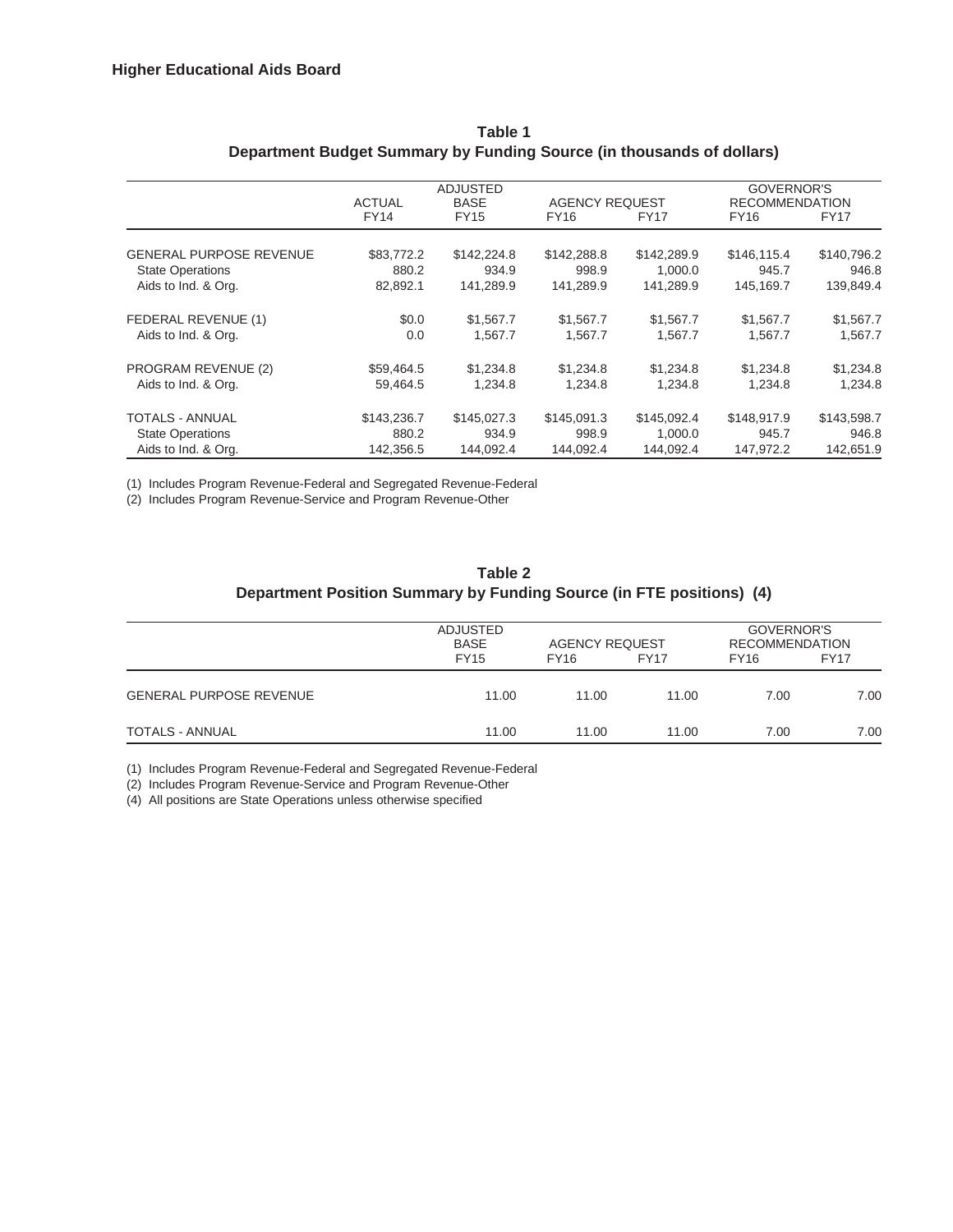|    |                            | <b>ACTUAL</b> | <b>ADJUSTED</b><br><b>BASE</b> | <b>AGENCY REQUEST</b> |             | GOVERNOR'S<br><b>RECOMMENDATION</b> |             |  |  |
|----|----------------------------|---------------|--------------------------------|-----------------------|-------------|-------------------------------------|-------------|--|--|
|    |                            | FY14          | <b>FY15</b>                    | FY <sub>16</sub>      | <b>FY17</b> | <b>FY16</b>                         | FY17        |  |  |
| 1. | Student support activities | \$142,356.5   | \$144,091.5                    | \$144.091.5           | \$144,091.5 | \$147.971.3                         | \$142,651.0 |  |  |
| 2. | Administration             | \$880.2       | \$935.8                        | \$999.8               | \$1,000.9   | \$946.6                             | \$947.7     |  |  |
|    | <b>TOTALS</b>              | \$143,236.7   | \$145,027.3                    | \$145,091.3           | \$145,092.4 | \$148,917.9                         | \$143,598.7 |  |  |

### **Table 3 Department Budget Summary by Program (in thousands of dollars)**

## **Table 4 Department Position Summary by Program (in FTE positions) (4)**

|    |                | ADJUSTED<br><b>BASE</b><br><b>FY15</b> | <b>AGENCY REQUEST</b><br><b>FY16</b> | <b>FY17</b> | GOVERNOR'S<br><b>RECOMMENDATION</b><br><b>FY16</b> | <b>FY17</b> |  |
|----|----------------|----------------------------------------|--------------------------------------|-------------|----------------------------------------------------|-------------|--|
| 2. | Administration | 11.00                                  | 11.00                                | 11.00       | 7.00                                               | 7.00        |  |
|    | <b>TOTALS</b>  | 11.00                                  | 11.00                                | 11.00       | 7.00                                               | 7.00        |  |

(4) All positions are State Operations unless otherwise specified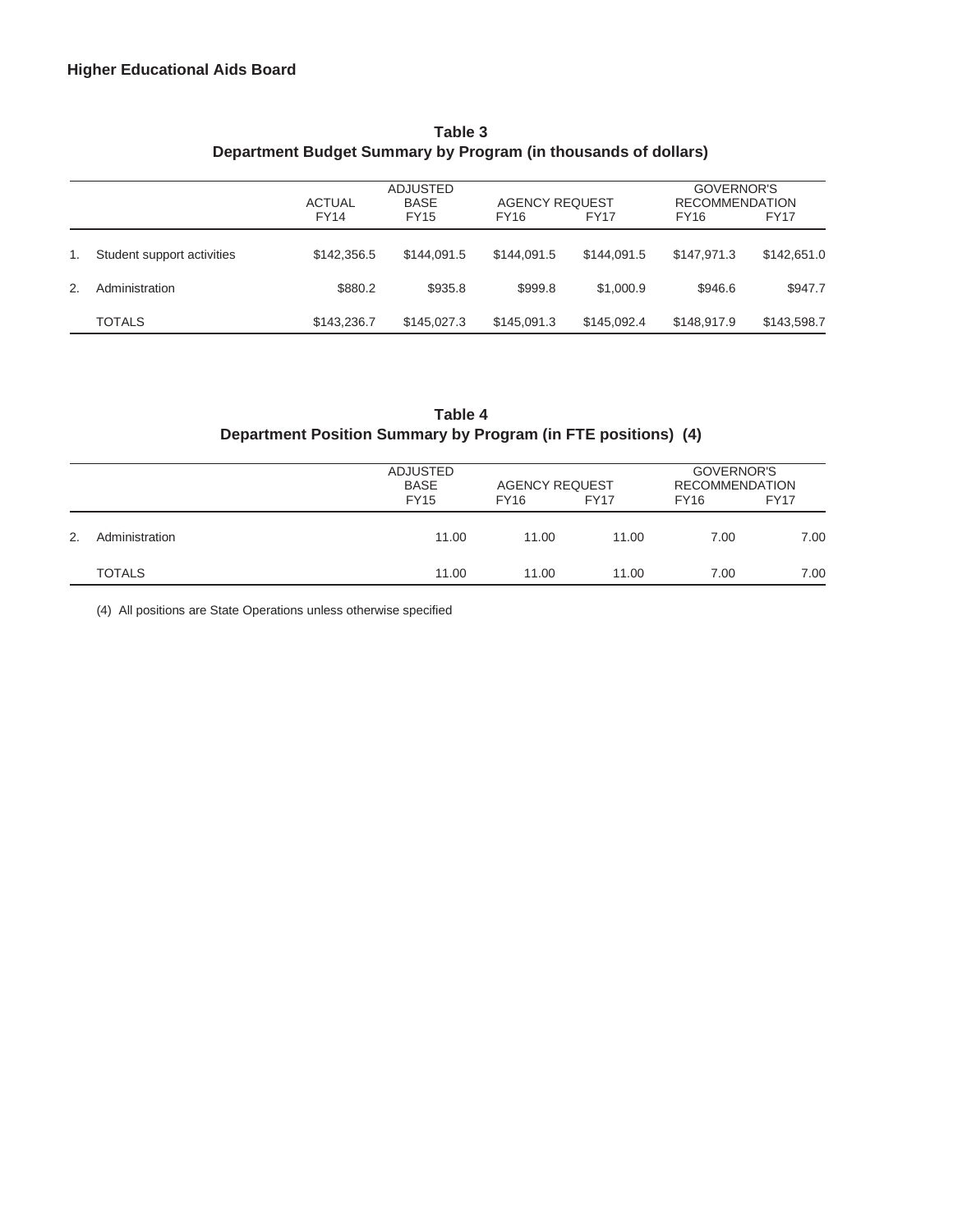| <b>Agency Request</b> |                |             |                  |                |      |                  |                | Governor's Recommendations |                  |                |                  |  |  |
|-----------------------|----------------|-------------|------------------|----------------|------|------------------|----------------|----------------------------|------------------|----------------|------------------|--|--|
| Source                |                | <b>FY16</b> |                  |                | FY17 |                  |                | <b>FY16</b>                |                  | FY17           |                  |  |  |
| of Funds              | <b>Dollars</b> |             | <b>Positions</b> | <b>Dollars</b> |      | <b>Positions</b> | <b>Dollars</b> |                            | <b>Positions</b> | <b>Dollars</b> | <b>Positions</b> |  |  |
| <b>GPR</b>            |                | 0           | 0.00             |                | 0    | 0.00             |                | 0                          | 0.00             | $-7.200.000$   | 0.00             |  |  |
| <b>TOTAL</b>          |                | 0           | 0.00             |                | 0    | 0.00             |                | 0                          | 0.00             | $-7.200.000$   | 0.00             |  |  |

#### **1. Minnesota-Wisconsin Student Reciprocity Agreement**

The Governor recommends transferring responsibility for the Minnesota-Wisconsin student reciprocity agreement to the Board of Regents of the University of Wisconsin System beginning July 1, 2016, and adjusting the board's base budget for FY17 accordingly. See University of Wisconsin System, Item #1.

#### **2. Shared Agency Services Pilot Program**

|              |                | <b>Agency Request</b> |                  |                | Governor's Recommendations |           |                |             |           |                |             |           |
|--------------|----------------|-----------------------|------------------|----------------|----------------------------|-----------|----------------|-------------|-----------|----------------|-------------|-----------|
| Source       |                | <b>FY16</b>           |                  |                | <b>FY17</b>                |           |                | <b>FY16</b> |           |                | <b>FY17</b> |           |
| of Funds     | <b>Dollars</b> |                       | <b>Positions</b> | <b>Dollars</b> |                            | Positions | <b>Dollars</b> |             | Positions | <b>Dollars</b> |             | Positions |
| <b>GPR</b>   |                | 0                     | 0.00             |                | 0                          | 0.00      |                | 0           | $-3.00$   |                |             | $-3.00$   |
| <b>TOTAL</b> |                | 0                     | 0.00             |                | 0                          | 0.00      |                | 0           | $-3.00$   |                | 0           | $-3.00$   |

The Governor recommends creating a shared agency services pilot program within the Department of Administration to consolidate the administrative functions (including budget, finance, human resources, payroll, procurement and information technology) of agencies with less than 150.0 FTE positions and the Department of Safety and Professional Services and its successor agency. See Department of Administration, Item #9.

#### **3. Wisconsin Covenant Scholars Grant**

|              |                |             | <b>Agency Request</b> |                |             | Governor's Recommendations |                |                  |                |                  |
|--------------|----------------|-------------|-----------------------|----------------|-------------|----------------------------|----------------|------------------|----------------|------------------|
| Source       |                | <b>FY16</b> |                       |                | <b>FY17</b> |                            | <b>FY16</b>    |                  | <b>FY17</b>    |                  |
| of Funds     | <b>Dollars</b> |             | <b>Positions</b>      | <b>Dollars</b> |             | Positions                  | <b>Dollars</b> | <b>Positions</b> | <b>Dollars</b> | <b>Positions</b> |
| <b>GPR</b>   |                | 0           | 0.00                  |                | 0           | 0.00                       | 3.000.000      | 0.00             | 4.000.000      | 0.00             |
| <b>TOTAL</b> |                | 0           | 0.00 <sub>1</sub>     |                | 0           | 0.00                       | 3.000.000      | 0.00             | 4.000.000      | 0.00             |

The Governor recommends providing funding for grants to qualified Wisconsin Covenant Scholars based on participation estimates.